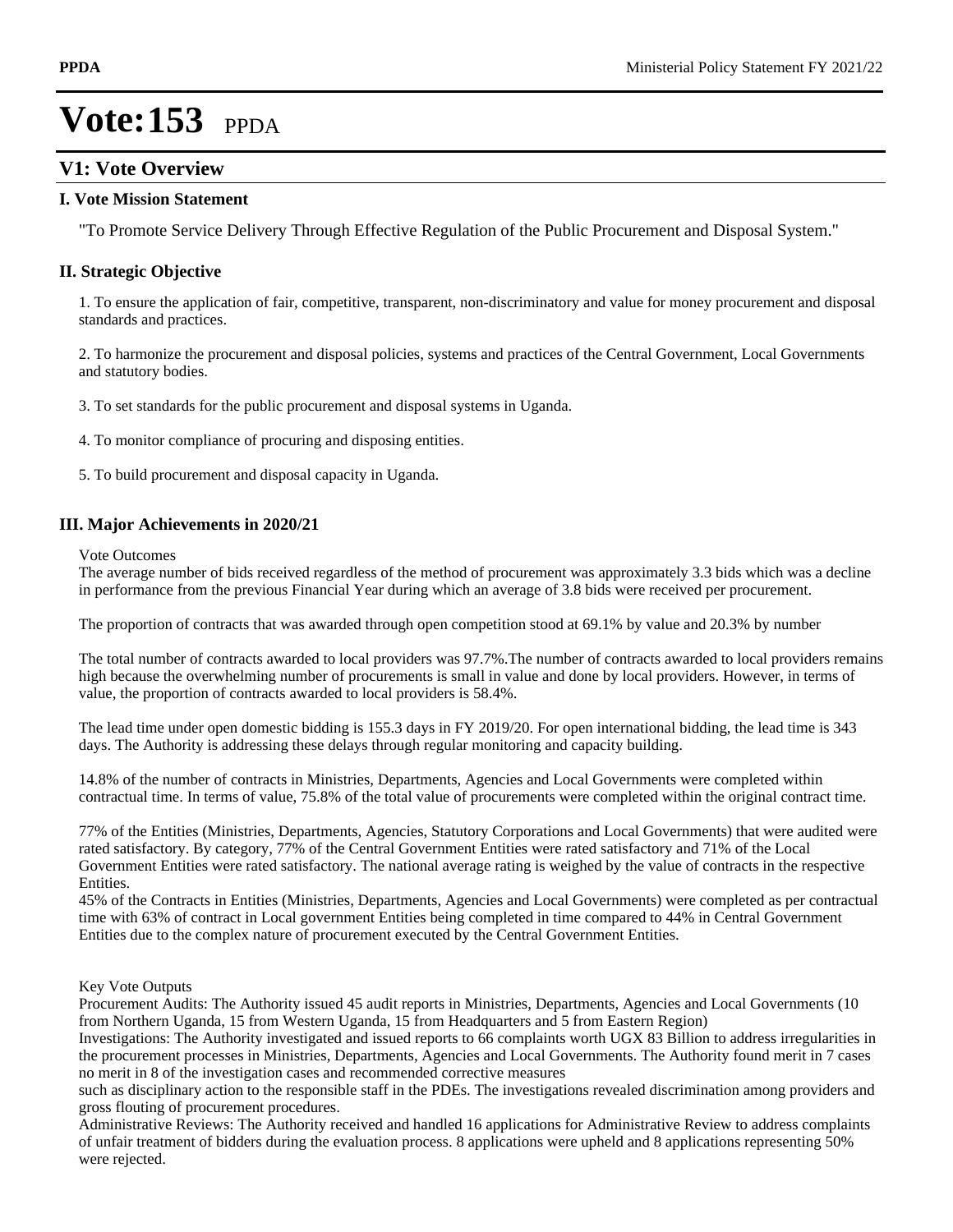Four applications for review of the Authority administrative review decisions were filed in the Tribunal. Two applications were dismissed indicating that the Authority complied with the provisions of the PPDA, Act 2003 in making its decisions. One application were allowed and one was withdrawn.

The Authority monitored the implementation of reservation schemes in public procurement aimed at increasing local participation in public procurement and produced a report on the benefits of the policy among which include reservation of tenders for management of markets to vendors associations which are dominated by women and youth which has improved working conditions in markets and increased capacity utilization by manufacturer like Nytil which employ many women and youth. The Authority is also working with groups of local providers like Uganda Manufacturers Association and Uganda National Association of Consulting Engineers on enhancing the capacity and competitiveness of local providers in public procurement.

The Authority revised the standard bidding documents to mainstream environmental, social health and safety safeguards in public procurement and the revised standard bidding documents have been disseminated to all Entities. Regional sessions were undertaken in Gulu, Mbarara and Mbale to disseminate the guidelines.

The Authority maintains a register of providers. The Register was upgraded to capture gender disaggregated data on provider ownership. During the period, 1033 are new providers were registered while 1583 providers renewed their subscriptions. Of the new registrations, 219 providers were women owned Enterprises.

The implementation status of the e-GP system stands at 67%. Integration with other systems was completed with exception of PBS and NIRA which will be integrated after go live. Stakeholder consultative meetings and change management activities are ongoing. The expected go live date is 31st March 2020 for the 10 Pilot PDEs (8 central Government Entities and 2 Local Government Entities.). Roll out to all Entities (Ministries, Departments, Agencies and Local Governments) is expected to take Place in FY 2020/21. The system is expected to increase the efficiency of the procurement process, increase bidder participation and transparency.

The Authority conducted training under supply and demand driven arrangements targeting different stakeholders bringing the total number of participants trained during the period to 718. Trainings conducted in the period included: training of contracts committee members, training of CSOs, sector specific skilling of technical staff and demand driven trainings. The capacity building interventions targeted the poor performing Entities in the North and North Eastern Regions and training for women entrepreneurs on participation in public procurement in partnership with the Uganda Women Entrepreneurs, Association Limited.

Common User Items and Average Prices Survey: The Authority in collaboration with the Makerere University School of Statistics and Planning conducted a survey to update the list and average prices of common user items .This will enable stakeholders to access the updated indicative market rates and prices to help them make the right decisions on value based pricing of goods, works, and services. The survey was conducted in the major towns of Gulu, Mbarara, Mbale and Kampala.

PPDA supported the operations of the three regional Offices of Eastern, Northern and western Region which has brought its services closer to the citizens. The regional Offices have resulted into closer monitoring of public procurement in the region and increased competition due to increased number of providers registered with PPDA

The progress of the construction of the PPDA Office Block currently stands at 44% against planned progress of 76%. Construction of the Superstructure has been completed. The Office block once completed is expected to house both PPDA and URF and was designed with access for wheel chair users, voice commands for blind and provisions for a breast feeding room for nursing mothers. Project completion and handover is expected to take place in October 2021.

### **IV. Medium Term Plans**

Development and roll out of the electronic government procurement system

Partnering with non state actors in monitoring government contracts Monitoring of the procurement of NDP III flagship projects

Building the Capacity of Local Contractors to participate in public procurement Construction of URF PPDA Office block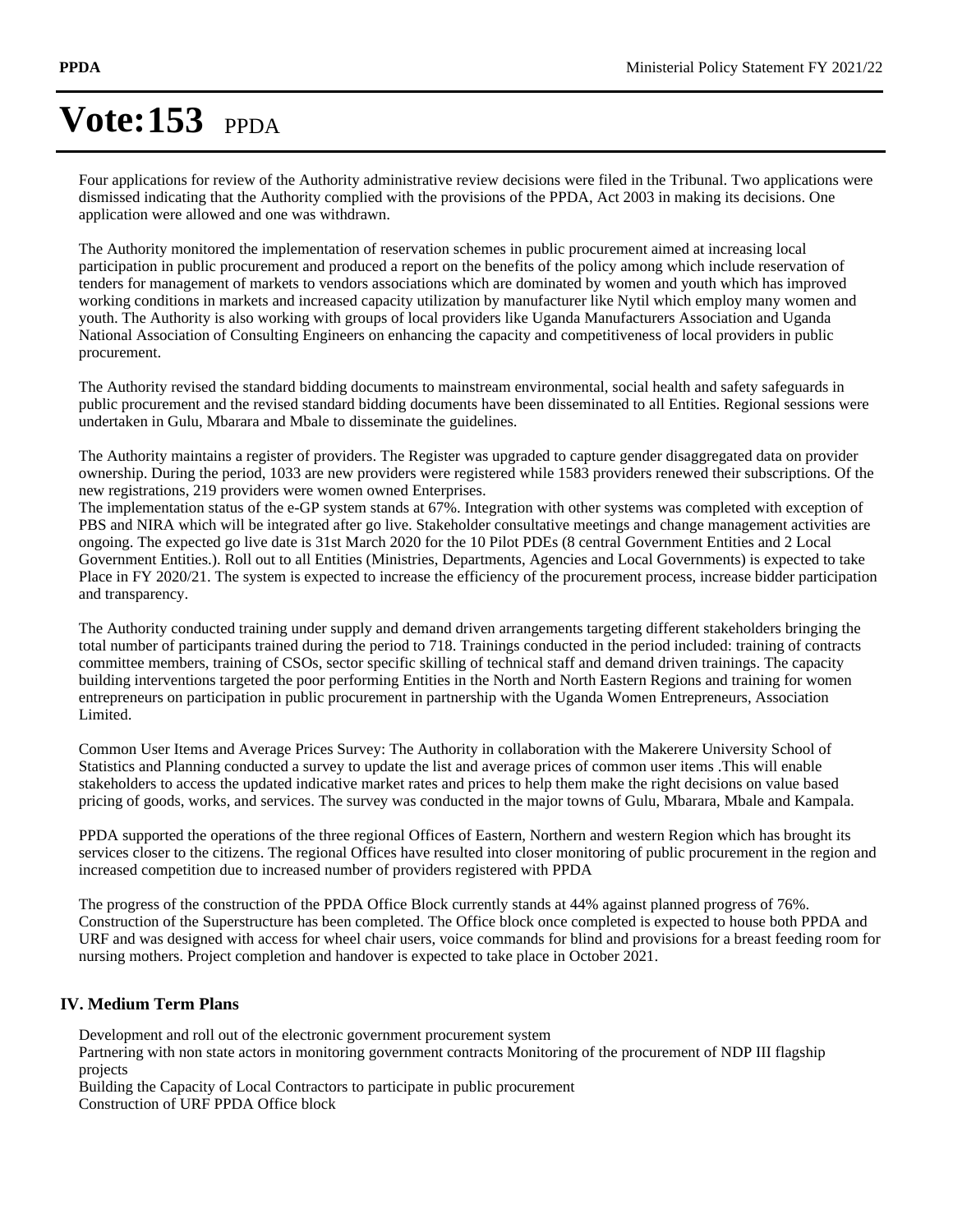### **V. Snapshot Of Medium Term Budget Allocations**

### **Table 5.1: Overview of Vote Expenditures (UShs Billion)**

|           |                                                      |                    |               | 2020/21                                   |         |         |         | <b>MTEF Budget Projections</b> |         |
|-----------|------------------------------------------------------|--------------------|---------------|-------------------------------------------|---------|---------|---------|--------------------------------|---------|
|           |                                                      | 2019/20<br>Outturn | <b>Budget</b> | <b>Approved Expenditure</b><br>by End Dec | 2021/22 | 2022/23 | 2023/24 | 2024/25                        | 2025/26 |
| Recurrent | Wage                                                 | 5.817              | 6.969         | 3.312                                     | 6.969   | 7.317   | 7.317   | 7.317                          | 7.317   |
|           | Non Wage                                             | 6.277              | 6.830         | 2.355                                     | 5.320   | 5.320   | 5.320   | 5.320                          | 5.320   |
| Devt.     | GoU                                                  | 3.150              | 10.994        | 0.702                                     | 10.994  | 10.994  | 10.994  | 10.994                         | 10.994  |
|           | Ext. Fin.                                            | 0.000              | 0.000         | 0.000                                     | 0.000   | 0.000   | 0.000   | 0.000                          | 0.000   |
|           | <b>GoU</b> Total                                     | 15.244             | 24.793        | 6.368                                     | 23.283  | 23.631  | 23.631  | 23.631                         | 23.631  |
|           | <b>Total GoU+Ext Fin (MTEF)</b>                      | 15.244             | 24.793        | 6.368                                     | 23.283  | 23.631  | 23.631  | 23.631                         | 23.631  |
|           | Arrears                                              | 0.000              | 0.042         | 0.000                                     | 0.000   | 0.000   | 0.000   | 0.000                          | 0.000   |
|           | <b>Total Budget</b>                                  | 15.244             | 24.835        | 6.368                                     | 23.283  | 23.631  | 23.631  | 23.631                         | 23.631  |
|           | <b>A.I.A Total</b>                                   | 0.000              | 0.000         | 0.000                                     | 0.000   | 0.000   | 0.000   | 0.000                          | 0.000   |
|           | <b>Grand Total</b>                                   | 15.244             | 24.835        | 6.368                                     | 23.283  | 23.631  | 23.631  | 23.631                         | 23.631  |
|           | <b>Total Vote Budget</b><br><b>Excluding Arrears</b> | 15.244             | 24.793        | 6.368                                     | 23.283  | 23.631  | 23.631  | 23.631                         | 23.631  |

#### **Table 5.2: Budget Allocation by Programme (UShs Billion)**

|                                   | 2021/22 Draft Estimates |          |              |
|-----------------------------------|-------------------------|----------|--------------|
| <b>Billion Uganda Shillings</b>   | GoU                     | Ext. Fin | <b>Total</b> |
| Governance and Security           | 21.828                  | 0.000    | 21.828       |
| <b>Private Sector Development</b> | 1.455                   | 0.000    | 1.455        |
| <b>Grand Total:</b>               | 23.283                  | 0.000    | 23.283       |
| <b>Total excluding Arrears</b>    | 23.283                  | 0.000    | 23.283       |

### **VI. Budget By Economic Clasification**

#### **Table V6.1 2020/21 and 2021/22 Budget Allocations by Item**

|                                       |        | 2020/21 Approved Budget |       |              |        | 2021/22 Draft Estimates |        |
|---------------------------------------|--------|-------------------------|-------|--------------|--------|-------------------------|--------|
| Billion Uganda Shillings              | GoU    | Ext. Fin                | AIA   | <b>Total</b> | GoU    | Ext. Fin                | Total  |
| <b>Output Class: Outputs Provided</b> | 13.799 | 0.000                   | 0.000 | 13.799       | 12.289 | 0.000                   | 12.289 |
| 211 Wages and Salaries                | 7.511  | 0.000                   | 0.000 | 7.511        | 7.084  | 0.000                   | 7.084  |
| 212 Social Contributions              | 0.800  | 0.000                   | 0.000 | 0.800        | 0.771  | 0.000                   | 0.771  |
| 213 Other Employee Costs              | 1.886  | 0.000                   | 0.000 | 1.886        | 1.967  | 0.000                   | 1.967  |
| 221 General Expenses                  | 1.328  | 0.000                   | 0.000 | 1.328        | 0.420  | 0.000                   | 0.420  |
| 222 Communications                    | 0.112  | 0.000                   | 0.000 | 0.112        | 0.047  | 0.000                   | 0.047  |
| 223 Utility and Property Expenses     | 0.952  | 0.000                   | 0.000 | 0.952        | 0.987  | 0.000                   | 0.987  |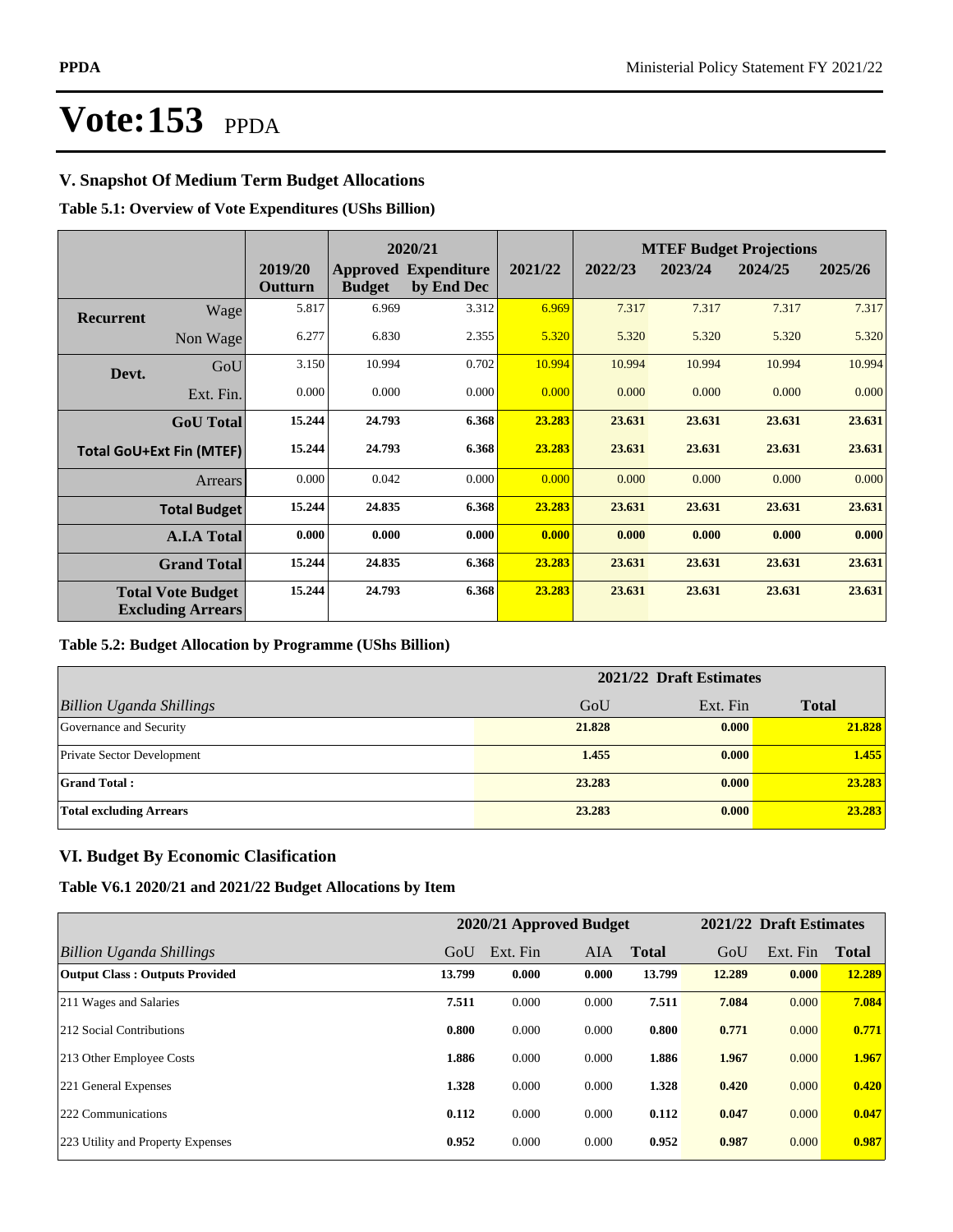| 224 Supplies and Services                 | 0.040  | 0.000 | 0.000 | 0.040  | 0.077  | 0.000 | 0.077  |
|-------------------------------------------|--------|-------|-------|--------|--------|-------|--------|
| 225 Professional Services                 | 0.250  | 0.000 | 0.000 | 0.250  | 0.252  | 0.000 | 0.252  |
| 226 Insurances and Licenses               | 0.241  | 0.000 | 0.000 | 0.241  | 0.299  | 0.000 | 0.299  |
| 227 Travel and Transport                  | 0.533  | 0.000 | 0.000 | 0.533  | 0.214  | 0.000 | 0.214  |
| 228 Maintenance                           | 0.145  | 0.000 | 0.000 | 0.145  | 0.172  | 0.000 | 0.172  |
| 282 Miscellaneous Other Expenses          | 0.001  | 0.000 | 0.000 | 0.001  | 0.000  | 0.000 | 0.000  |
| <b>Output Class: Capital Purchases</b>    | 10.994 | 0.000 | 0.000 | 10.994 | 10.994 | 0.000 | 10.994 |
| 281 Property expenses other than interest | 0.569  | 0.000 | 0.000 | 0.569  | 0.396  | 0.000 | 0.396  |
| 312 FIXED ASSETS                          | 10.425 | 0.000 | 0.000 | 10.425 | 10.598 | 0.000 | 10.598 |
| <b>Output Class: Arrears</b>              | 0.042  | 0.000 | 0.000 | 0.042  | 0.000  | 0.000 | 0.000  |
| 321 DOMESTIC                              | 0.042  | 0.000 | 0.000 | 0.042  | 0.000  | 0.000 | 0.000  |
| <b>Grand Total:</b>                       | 24.835 | 0.000 | 0.000 | 24.835 | 23.283 | 0.000 | 23.283 |
| <b>Total excluding Arrears</b>            | 24.793 | 0.000 | 0.000 | 24.793 | 23.283 | 0.000 | 23.283 |

### VII. Budget By Sub-Subprogramme, Department And Project

### **Table V7.1: Past Expenditure Outturns and Medium Term Projections by Sub-SubProgramme,Department and Project**

| Billion Uganda shillings                                                        |                       | FY 2020/21                |                                   |                                             | <b>Medium Term Projections</b> |         |         |             |
|---------------------------------------------------------------------------------|-----------------------|---------------------------|-----------------------------------|---------------------------------------------|--------------------------------|---------|---------|-------------|
|                                                                                 | FY 2019/20<br>Outturn | Approved<br><b>Budget</b> | <b>Spent By</b><br><b>End Dec</b> | 2021-22<br><b>Proposed</b><br><b>Budget</b> | 2022-23                        | 2023-24 | 2024-25 | $2025 - 26$ |
| 12 General Administration and<br><b>Support Services</b>                        | 4.477                 | 6.677                     | 2.431                             | 5.670                                       | 5.712                          | 5.712   | 5.712   | 5.712       |
| 06 Corporate Affairs                                                            | 1.969                 | 2.615                     | 1.022                             | 2.447                                       | 3.018                          | 3.018   | 3.018   | 3.018       |
| 07 Operations                                                                   | 2.508                 | 4.061                     | 1.409                             | 3.222                                       | 2.694                          | 2.694   | 2.694   | 2.694       |
| 56 Regulation of the Procurement and<br><b>Disposal System</b>                  | 10.766                | 18.159                    | 3.937                             | 17.613                                      | 17.919                         | 17.919  | 17.919  | 17.919      |
| 02 Performance Monitoring                                                       | 4.116                 | 3.232                     | 2.394                             | 3.192                                       | 3.541                          | 3.541   | 3.541   | 3.541       |
| 03 Capacity Building and Advisory Services                                      | 1.207                 | 1.429                     | 0.213                             | 1.455                                       | 1.455                          | 1.455   | 1.455   | 1.455       |
| 04 Legal and Investigations                                                     | 1.042                 | 1.359                     | 0.494                             | 1.326                                       | 1.326                          | 1.326   | 1.326   | 1.326       |
| 05 E-Government                                                                 | 1.251                 | 1.145                     | 0.134                             | 0.646                                       | 0.604                          | 0.604   | 0.604   | 0.604       |
| 1225 Support to PPDA                                                            | 3.150                 | 0.000                     | 0.000                             | 0.000                                       | 0.000                          | 0.000   | 0.000   | 0.000       |
| 1621 Retooling of Public Procurement and<br>Disposal of Public Assets Authority | 0.000                 | 10.994                    | 0.702                             | 10.994                                      | 10.994                         | 10.994  | 10.994  | 10.994      |
| <b>Total for the Vote</b>                                                       | 15.244                | 24.835                    | 6.368                             | 23.283                                      | 23.631                         | 23.631  | 23.631  | 23.631      |
| <b>Total Excluding Arrears</b>                                                  | 15.244                | 24.793                    | 6.368                             | 23.283                                      | 23.631                         | 23.631  | 23.631  | 23.631      |

### **VIII. Sub-SubProgramme Performance and Medium Term Plans**

**Table V8.1: Sub-SubProgramme Outcome and Outcome Indicators** 

**Sub-SubProgramme :** 56 Regulation of the Procurement and Disposal System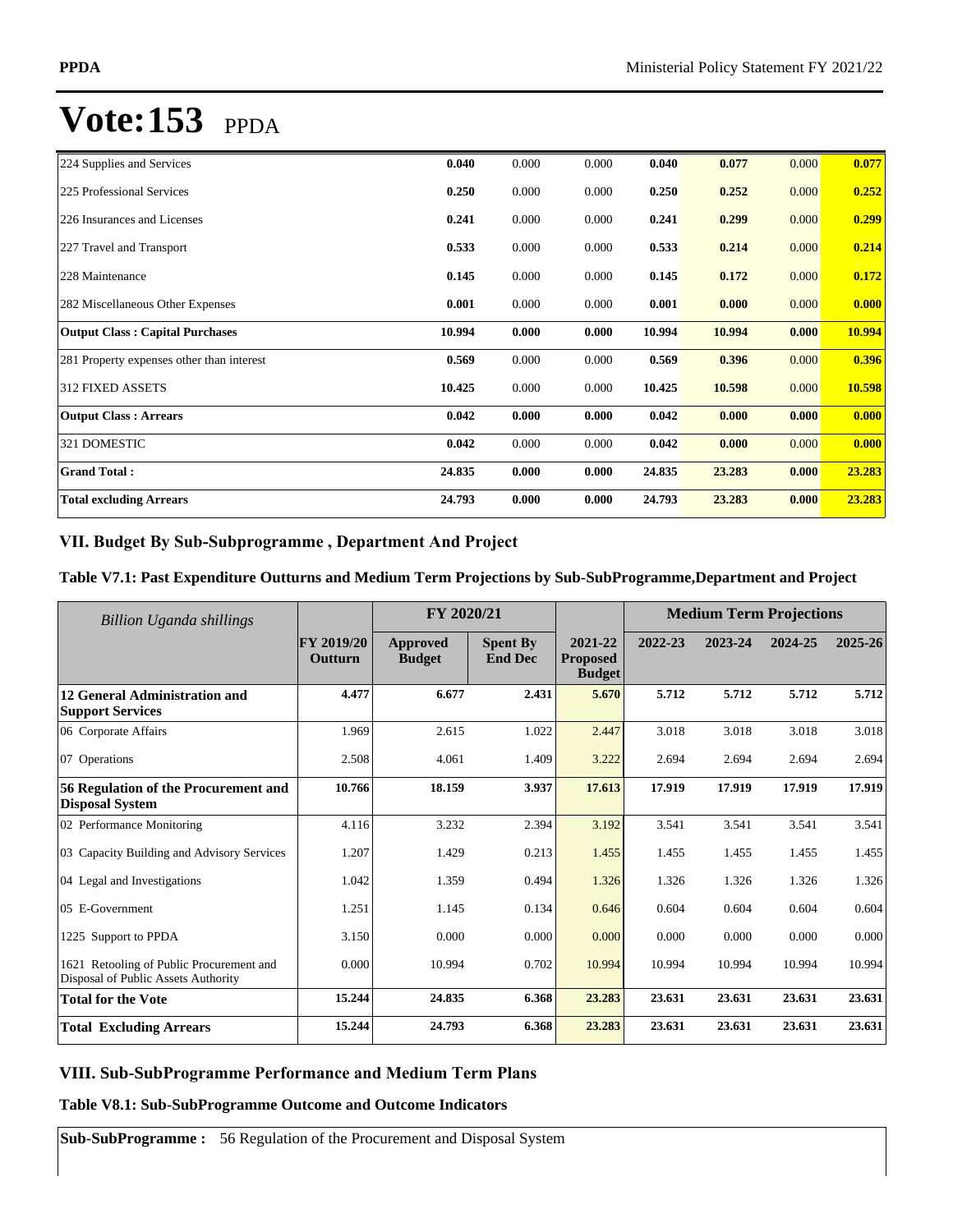| Objective:                                                         | The Authority is mandated to regulate the procurement and disposal system in Uganda. The Strategic<br>objectives of the Authority as spelt out in the 2014/15 - 2018/19 Strategic plan are<br>i. To Effectively Regulate the Public Procurement System<br>To Leverage Technology for Efficiency in Public Procurement<br>$\overline{\mathbf{1}}$ |                 |                  |                            |            |            |
|--------------------------------------------------------------------|--------------------------------------------------------------------------------------------------------------------------------------------------------------------------------------------------------------------------------------------------------------------------------------------------------------------------------------------------|-----------------|------------------|----------------------------|------------|------------|
| <b>Responsible Officer:</b>                                        | <b>Benson Turamye</b>                                                                                                                                                                                                                                                                                                                            |                 |                  |                            |            |            |
|                                                                    | <b>Executive Director.</b>                                                                                                                                                                                                                                                                                                                       |                 |                  |                            |            |            |
| <b>Outcome:</b>                                                    | Improved procurement contract management and performance                                                                                                                                                                                                                                                                                         |                 |                  |                            |            |            |
|                                                                    | 1. Value for money in the management of public resources                                                                                                                                                                                                                                                                                         |                 |                  |                            |            |            |
|                                                                    |                                                                                                                                                                                                                                                                                                                                                  |                 |                  | <b>Performance Targets</b> |            |            |
|                                                                    | <b>Outcome Indicators</b>                                                                                                                                                                                                                                                                                                                        |                 |                  | 2021/22                    | 2022/23    | 2023/24    |
|                                                                    |                                                                                                                                                                                                                                                                                                                                                  | <b>Baseline</b> | <b>Base year</b> | <b>Target</b>              | Projection | Projection |
| • % of entities rated satisfactory from procurement audits         |                                                                                                                                                                                                                                                                                                                                                  | 62.7%           | 2019             | 65%                        | 70%        | 75%        |
|                                                                    | • Proportion of contracts completed as per contractual time.                                                                                                                                                                                                                                                                                     | 66.4%           | 2019             | 70%                        | 75%        | 80%        |
| <b>Outcome:</b>                                                    | Increased participation of local contractors in public procurement                                                                                                                                                                                                                                                                               |                 |                  |                            |            |            |
|                                                                    | 1. Value for money in the management of public resources                                                                                                                                                                                                                                                                                         |                 |                  |                            |            |            |
|                                                                    |                                                                                                                                                                                                                                                                                                                                                  |                 |                  | <b>Performance Targets</b> |            |            |
|                                                                    | <b>Outcome Indicators</b>                                                                                                                                                                                                                                                                                                                        |                 |                  | 2021/22                    | 2022/23    | 2023/24    |
|                                                                    |                                                                                                                                                                                                                                                                                                                                                  | <b>Baseline</b> | <b>Base year</b> | <b>Target</b>              | Projection | Projection |
|                                                                    | • Proportion of contracts by value awarded to local contractors.                                                                                                                                                                                                                                                                                 | 62%             | 2019             | 70%                        | 75%        | 80%        |
| • Average number of bids received per contract.                    |                                                                                                                                                                                                                                                                                                                                                  | 3               | 2019             | $\overline{4}$             | 5          | 5          |
|                                                                    | • Proportion of contracts by value subjected to open competition                                                                                                                                                                                                                                                                                 | 71%             | 2019             | <b>75%</b>                 | 77%        | 80%        |
| <b>Department: 02 Performance Monitoring</b>                       |                                                                                                                                                                                                                                                                                                                                                  |                 |                  |                            |            |            |
|                                                                    | <b>Budget Output: 06 Procurement and Disposal Audit</b>                                                                                                                                                                                                                                                                                          |                 |                  |                            |            |            |
|                                                                    | Number of follow-ups undertaken on procurement audits and investigations recommendations                                                                                                                                                                                                                                                         |                 |                  | <b>100</b>                 | 100        | 100        |
| Number of procurement audits conducted                             |                                                                                                                                                                                                                                                                                                                                                  |                 |                  | <b>100</b>                 | <b>100</b> | <b>100</b> |
| Number of procurement investigations conducted                     |                                                                                                                                                                                                                                                                                                                                                  |                 |                  | <b>100</b>                 | 110        | 115        |
| Percentage of contracts by value rated satisfactory                |                                                                                                                                                                                                                                                                                                                                                  |                 |                  | 65%                        | 70%        | 75%        |
|                                                                    | Proportion of procurement audits and investigation recommendations implemented                                                                                                                                                                                                                                                                   |                 |                  | 70                         | ${\bf 72}$ | 75         |
| <b>Budget Output: 16 Compliance Monitoring</b>                     |                                                                                                                                                                                                                                                                                                                                                  |                 |                  |                            |            |            |
| Level of adherence to service standards (Number of MDAs inspected) |                                                                                                                                                                                                                                                                                                                                                  | <b>100</b>      | 100              | 100                        |            |            |
| Number of entities rated satisfactory                              |                                                                                                                                                                                                                                                                                                                                                  |                 |                  |                            | 75<br>75   | 75         |
|                                                                    | <b>Department: 03 Capacity Building and Advisory Services</b>                                                                                                                                                                                                                                                                                    |                 |                  |                            |            |            |
|                                                                    | <b>Budget Output: 07 Capacity Building and Research</b>                                                                                                                                                                                                                                                                                          |                 |                  |                            |            |            |
| Number of stakeholders trained                                     |                                                                                                                                                                                                                                                                                                                                                  |                 |                  | 3,500                      | 3,500      | 3,500      |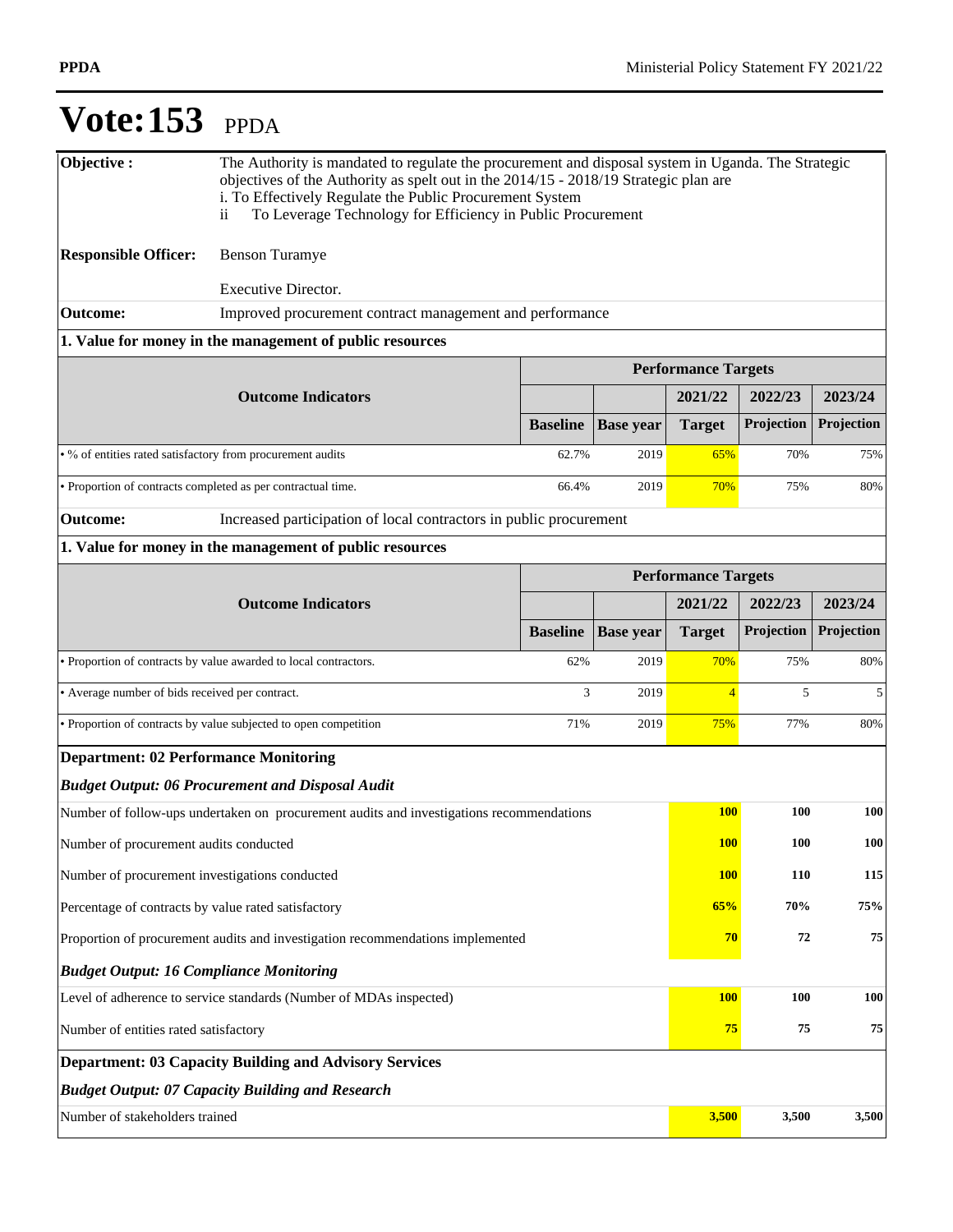### **IX. Major Capital Investments And Changes In Resource Allocation**

#### **Table 9.1: Major Capital Investment (Capital Purchases outputs over 0.5Billion)**

| FY 2020/21                                                                                         | FY 2021/22     |                                                                       |                                                      |  |  |  |  |
|----------------------------------------------------------------------------------------------------|----------------|-----------------------------------------------------------------------|------------------------------------------------------|--|--|--|--|
| <b>Appr. Budget and Planned Outputs</b>                                                            |                | <b>Expenditures and Achievements by</b><br>end Dec                    | <b>Proposed Budget and Planned</b><br><b>Outputs</b> |  |  |  |  |
| Vote 153 PPDA                                                                                      |                |                                                                       |                                                      |  |  |  |  |
| Sub-SubProgramme: 14 56 Regulation of the Procurement and Disposal System                          |                |                                                                       |                                                      |  |  |  |  |
| Development Project : 1621 Retooling of Public Procurement and Disposal of Public Assets Authority |                |                                                                       |                                                      |  |  |  |  |
| <b>Budget Output: 14 56 72 Government Buildings and Administrative Infrastructure</b>              |                |                                                                       |                                                      |  |  |  |  |
| Phased Construction of the PPDA/URF Construction project                                           |                | 80% physical progress on the construction of<br>the PPDA Office Block | Phased completion of the PPDA office block           |  |  |  |  |
| <b>Total Output Cost(Ushs Thousand)</b>                                                            | 10,740,800     | 643,837                                                               | 10,370,800                                           |  |  |  |  |
| Gou Dev't:                                                                                         | 10,740,800     | 643,837                                                               | 10,370,800                                           |  |  |  |  |
| Ext Fin:                                                                                           | $\overline{0}$ | $\Omega$                                                              |                                                      |  |  |  |  |
| $A.I.A$ :                                                                                          | $\theta$       | $\Omega$                                                              |                                                      |  |  |  |  |

### **X. Vote Challenges and Plans To Improve Performance**

#### **Vote Challenges**

Delay in Implementation of EGP activities: This is mainly caused by the decision to switch to a locally developed solution which has set the Authority back in the progress made towards the implementation of the system

Weak Contract Management: Though big strides have been made in the post contracting stage, many procurements are mismanaged at the contract management stage where contract managers do not diligently carry out their duties and leave government projects at the mercy of the profit motivated contractors who end up doing substandard work. The Authority recommends that the Accounting Officers should prevail over User Departments to appoint contract supervisors/managers that should report any deviations from the terms and conditions of the signed contracts.

Corruption and Unethical Practices: Public procurement is prone to corruption, particularly due to the high value transactions, complexity and close interaction between the public and private sector through the bidding processes. Evaluation of Bids persists to be perceived as the stage most susceptible to corruption. Corruption in procurement erodes bidder confidence and results into higher bid prices that ultimately increases the cost of delivering services to citizens. While PPDA cannot alone totally remove corruption that is pervasive in the society, as the Regulator, it is incumbent upon PPDA to ensure that the system promotes transparency, efficiency, economy, fairness, and accountability where corrupt activities will be more difficult to conceal and will be easier to punish administratively or criminally. This requires strong partnerships with other oversight and enforcement agencies as well as the civil society.

Delays in Evaluation of bids especially for High Value Contracts: There still exist challenges in the evaluation of procurements which stem from unethical conduct where evaluators disclose information unofficially which results into lengthy appeals that sometimes end up in courts of law. This unnecessarily lengthens the procurement process. The amendment of the PPDA Act should be able to solve some of these delays.

Poor Planning in Procurements: Entities are continuously failing to plan and cost procurements especially the big and complex projects and as a result they end up over or undervaluing procurements. This is caused by failure of Entities to clearly scope the proposed projects.

Manual Procurement System: As a regulator, the Authority is constrained by the inaccurate data and reports submitted by Entities due to the manual system. This has been worsened by failure to have easy access to the Integrated Financial Management System (IFMS) real time to verify accuracy of the data submitted by the Entities. The manual procurement process is further more prone to manipulation/bid tampering and inefficiencies in the process.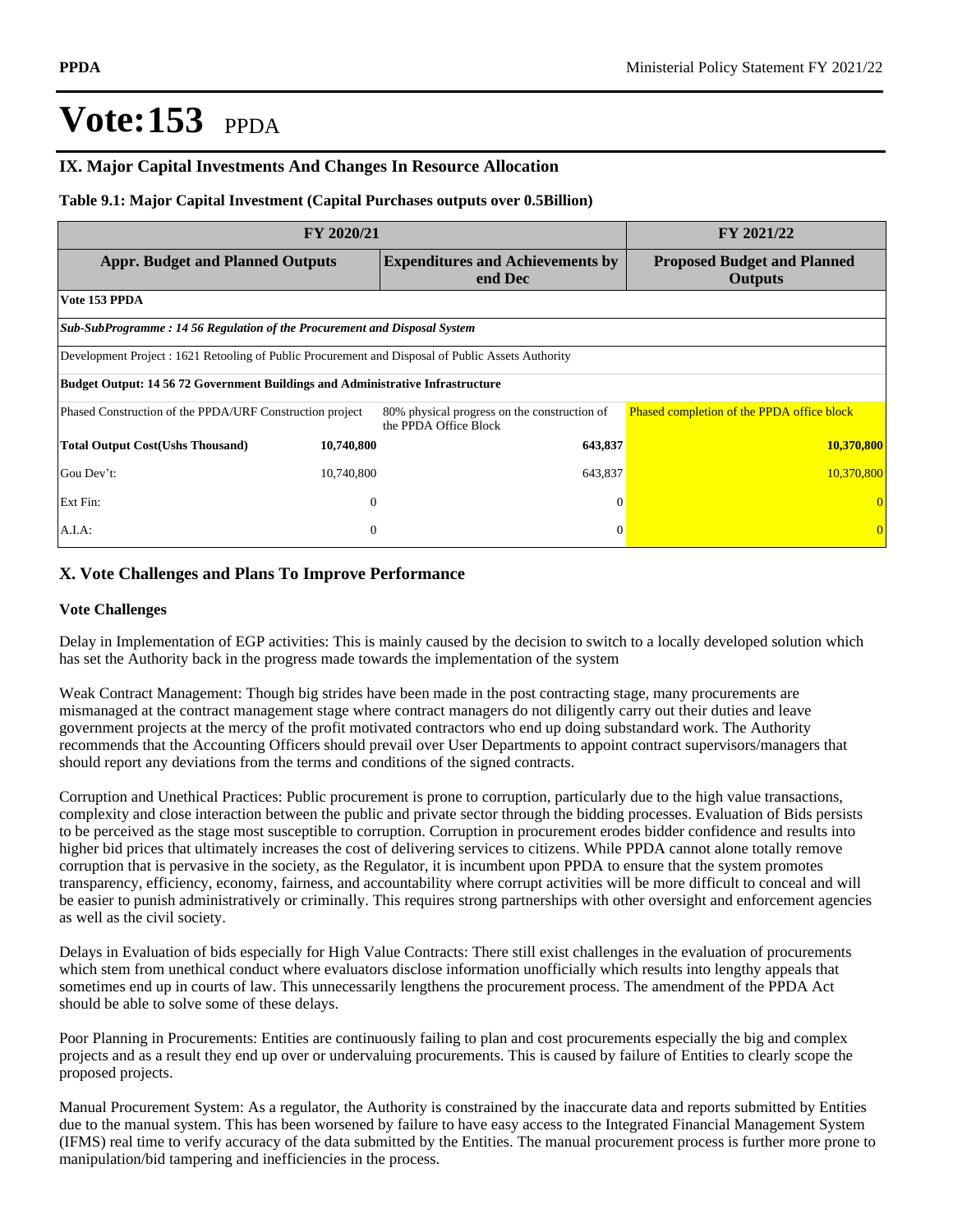Limited funding for Audit coverage: Due to funding constraints, the Authority is not able to audit all the Entities under its jurisdiction and currently conducts audits on a sample and risk basis. The current audit coverage is only 49% and this position is continuously being worsened by the ever increasing number of both Central and Local Government Entities.

Delays in amendments to the Local Government PPDA Regulations: The amendment process of the Local Governments (PPDA) Regulations was halted; pending the finalisation of the review of the PDPA Act. It is now planned that the review of the PPDA Regulations and Local Government (PPDA) Regulations, 2006 shall be reviewed at the same time for a harmonised position. This delay in the amendments of the Local Government (PPDA) Regulations, 2006 may continue to hamper efficiency in the Local Government procurements.

Delay in investigations: This is caused by increasing number of complaints from anonymous complainants who cannot be contacted to substantiate the complaints and poor record keeping by the entities leading to delays in submission of procurement files and repeated requests to provide documents.

### **Plans to improve Vote Performance**

Development and roll out of the electronic government procurement system Partnering with non state actors in monitoring government contracts Monitoring of the procurement of NDP III flagship projects Construction of URF PPDA Office block

### **XI Off Budget Support**

### **Table 11.1 Off-Budget Support by Project**

| <b>Billion Uganda Shillings</b>                                         | 2020/21 Approved<br><b>Budget</b> | 2021/22 Draft<br><b>Estimates</b> |
|-------------------------------------------------------------------------|-----------------------------------|-----------------------------------|
| Sub-SubProgramme 1456 Regulation of the Procurement and Disposal System | 2.40                              | $\vert 0.00 \vert$                |
| <b>Recurrent Budget Estimates</b>                                       |                                   |                                   |
| 02 Performance Monitoring                                               | 1.00                              | $\vert 0.00 \vert$                |
| 406-European Union $(EU)$                                               | 1.00                              | 0.00                              |
| 03 Capacity Building and Advisory Services                              | 0.30                              | 0.00                              |
| $421$ -UN Agencies                                                      | 0.30                              | 0.00                              |
| 05 E-Government                                                         | 1.10                              | 0.00                              |
| 420-Joint (Multi/Basket) Financing                                      | 1.10                              | 0.00                              |
| <b>Total for Vote</b>                                                   | 2.40                              | 0.00                              |

### **XII. Vote Cross Cutting Policy And Other Budgetary Issues**

### **Table 12.1: Cross- Cutting Policy Issues**

| <b>Issue Type:</b> | <b>HIV/AIDS</b> |
|--------------------|-----------------|
|                    |                 |

| <b>Objective:</b>                   | To reduce the Incidence of HIV/AIDS among Staff.                                                                                                |
|-------------------------------------|-------------------------------------------------------------------------------------------------------------------------------------------------|
| <b>Issue of Concern :</b>           | The staff of the Authority require continuous sensitization about the HIV/AIDS Scourge                                                          |
| <b>Planned Interventions:</b>       | Corporate membership with the Uganda AIDS Support Organization.<br>Organizing sensitization meetings, voluntary counseling and testing sessions |
| <b>Budget Allocation (Billion):</b> | 0.020                                                                                                                                           |
| <b>Performance Indicators:</b>      | 4 sensitization sessions held for staff                                                                                                         |
| <b>Objective:</b>                   | To provide care for staff and dependents living with HIV/AIDS                                                                                   |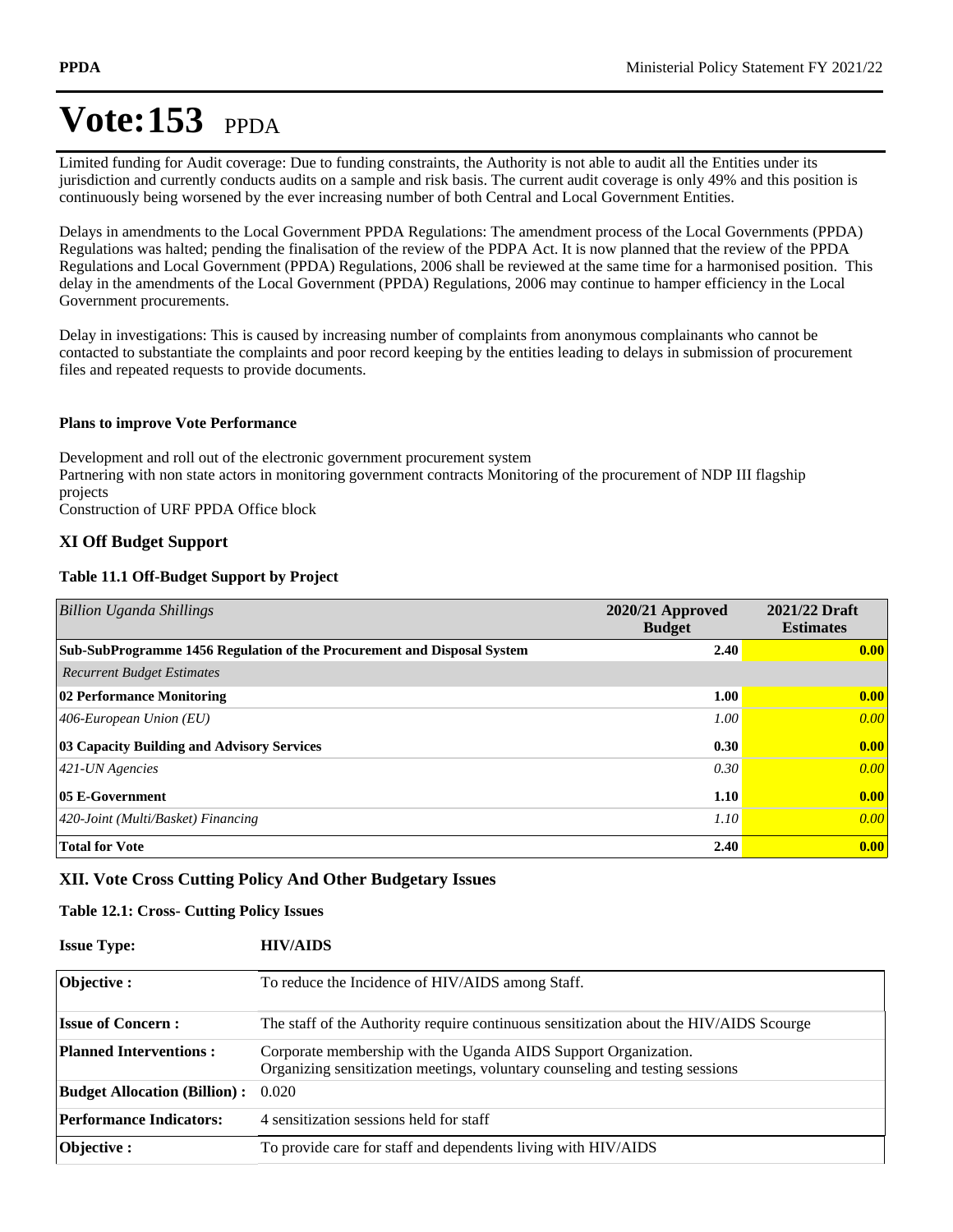| <b>Issue of Concern:</b>            | there might be some staff living with HIV/AIDS                                                                                     |
|-------------------------------------|------------------------------------------------------------------------------------------------------------------------------------|
| <b>Planned Interventions:</b>       | Provision of staff medical insurance with a provision for care for people living with HIV/AIDS                                     |
| <b>Budget Allocation (Billion):</b> | 0.220                                                                                                                              |
| <b>Performance Indicators:</b>      | % staff covered on the Medical insurance scheme                                                                                    |
| <b>Issue Type:</b>                  | Gender                                                                                                                             |
| Objective:                          | To promote the participation of special interest groups in public procurement                                                      |
| <b>Issue of Concern:</b>            | Low levels of participation of women, youth and disabled in public procurement                                                     |
| <b>Planned Interventions:</b>       | Building the capacity of the marginalised groups to meaningfully and competitively participate in<br>public procurement            |
| <b>Budget Allocation (Billion):</b> | 0.050                                                                                                                              |
| <b>Performance Indicators:</b>      | Number of marginalised stakeholders in public procurement.                                                                         |
| <b>Issue Type:</b>                  | <b>Enviroment</b>                                                                                                                  |
| Objective:                          | To promote sustainable business practices in public procurement                                                                    |
| <b>Issue of Concern:</b>            | Failure of Entities to incorporate aspects of sustainable procurement in their procurement processes                               |
| <b>Planned Interventions:</b>       | Training of stakeholders in sustainable procurement and life cycle costing as per the National<br><b>Public Procurement Policy</b> |
| <b>Budget Allocation (Billion):</b> | 0.080                                                                                                                              |
| <b>Performance Indicators:</b>      | Stakeholders trained in sustainable procurement practices                                                                          |

### **XIII. Personnel Information**

### **Table 13.1 Staff Establishment Analysis**

| <b>Title</b>                                             | <b>Salary Scale</b> | <b>Number Of Approved Positions</b> | <b>Number Of Filled Positions</b> |
|----------------------------------------------------------|---------------------|-------------------------------------|-----------------------------------|
| <b>Executive Director</b>                                | L1                  |                                     |                                   |
| Director Capacity Building &<br><b>Advisory Services</b> | L2                  |                                     |                                   |
| <b>Director Corporate Services</b>                       | L2                  |                                     |                                   |
| Director Legal & Investigations                          | L2                  |                                     |                                   |
| <b>Director Operations</b>                               | L <sub>2</sub>      |                                     |                                   |
| Director Performance Monitoring                          | L2                  |                                     |                                   |
| <b>Manager Board Affairs</b>                             | L <sub>3</sub>      |                                     |                                   |
| <b>Manager Capacity Building</b>                         | L <sub>3</sub>      | 3                                   | 3                                 |
| <b>Manager Compliance Monitoring</b>                     | L <sub>3</sub>      |                                     |                                   |
| Manager Finance and<br>Administration                    | L <sub>3</sub>      |                                     |                                   |
| <b>Manager Human Resources</b>                           | L <sub>3</sub>      |                                     |                                   |
| <b>Manager Information Systems</b>                       | L <sub>3</sub>      |                                     |                                   |
| Manager Internal Audit                                   | L <sub>3</sub>      |                                     |                                   |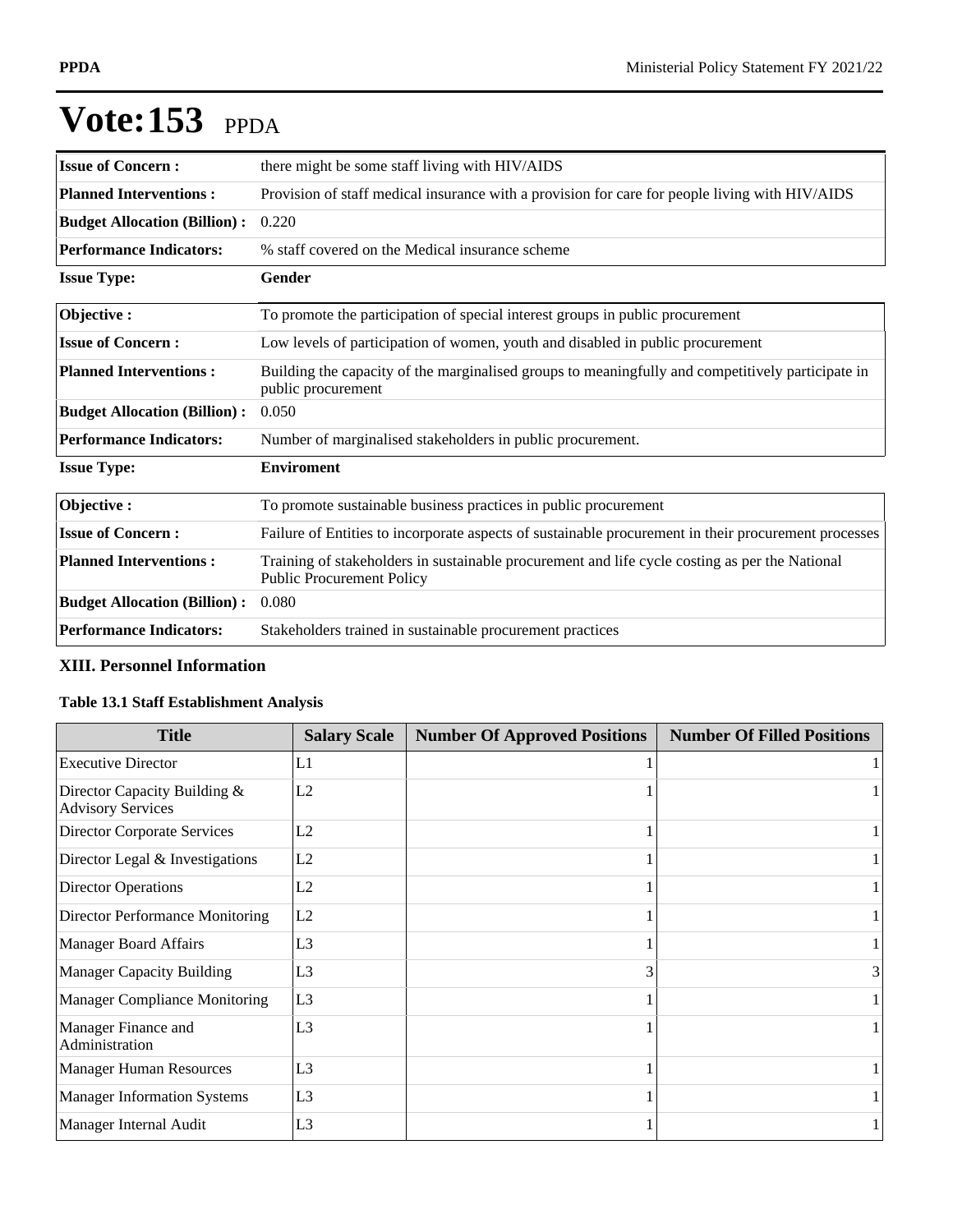| Manager Legal and Advisory<br>Services                | L <sub>3</sub> | $\overline{\mathcal{L}}$ | 2                |
|-------------------------------------------------------|----------------|--------------------------|------------------|
| Manager Planning and Monitoring<br>& Evaluation       | L <sub>3</sub> | 1                        |                  |
| <b>Manager Procurement</b>                            | L <sub>3</sub> | 1                        |                  |
| Manager Procurement Audit and<br>Investigations       | L <sub>3</sub> | 2                        | 2                |
| Executive Assistant to the ED                         | L4             |                          |                  |
| Senior Administration Officer                         | L4             |                          |                  |
| Senior Capacity Building Officer                      | L4             | 2                        |                  |
| Senior Database Analyst                               | L4             |                          |                  |
| Senior Finance Officer                                | L4             | 2                        | 2                |
| Senior Human Resource Officer                         | L4             |                          |                  |
| Senior IT Support Officer                             | L4             |                          |                  |
| Senior Library and Client Support<br>Officer          | L4             |                          |                  |
| Senior Officer Advisory Services                      | L4             | 2                        | 2                |
| Senior Officer Internal Audit                         | L4             |                          |                  |
| Senior Officer Investigations                         | L4             | 3                        | 3                |
| Senior Officer Legal                                  | L4             | 3                        | 2                |
| Senior Officer Performance Audit                      | L4             | 9                        | 9                |
| Senior Officer Performance<br>Monitoring              | L4             | $\mathfrak{D}$           | $\overline{c}$   |
| Senior Officer Strategy, Monitoring<br>and Evaluation | L4             | 1                        |                  |
| Senior Public Relations Officer                       | L4             |                          | 0                |
| Senior Research Officer                               | L4             |                          |                  |
| Data Analyst                                          | L <sub>5</sub> |                          | $\boldsymbol{0}$ |
| E-Procurement Officer                                 | L <sub>5</sub> | 10                       | 8                |
| Finance Officer                                       | L <sub>5</sub> | 1                        |                  |
| Monitoring & Evaluation Officer                       | L <sub>5</sub> |                          | $\theta$         |
| <b>Officer Compliance Monitoring</b>                  | L <sub>5</sub> | $\overline{2}$           | $\overline{2}$   |
| Officer Performance Audit                             | L <sub>5</sub> | 22                       | 22               |
| <b>Registry Officer</b>                               | L <sub>5</sub> | 1                        |                  |
| Research Officer                                      | L <sub>5</sub> |                          |                  |
| <b>Accounts Assistant</b>                             | L <sub>6</sub> |                          | $\theta$         |
| Administrative Assistant                              | L <sub>6</sub> | 7                        | 6                |
| Front Desk Officer                                    | L <sub>6</sub> | 2                        | $\overline{2}$   |
| <b>Stores Assistant</b>                               | L <sub>6</sub> |                          | 1                |